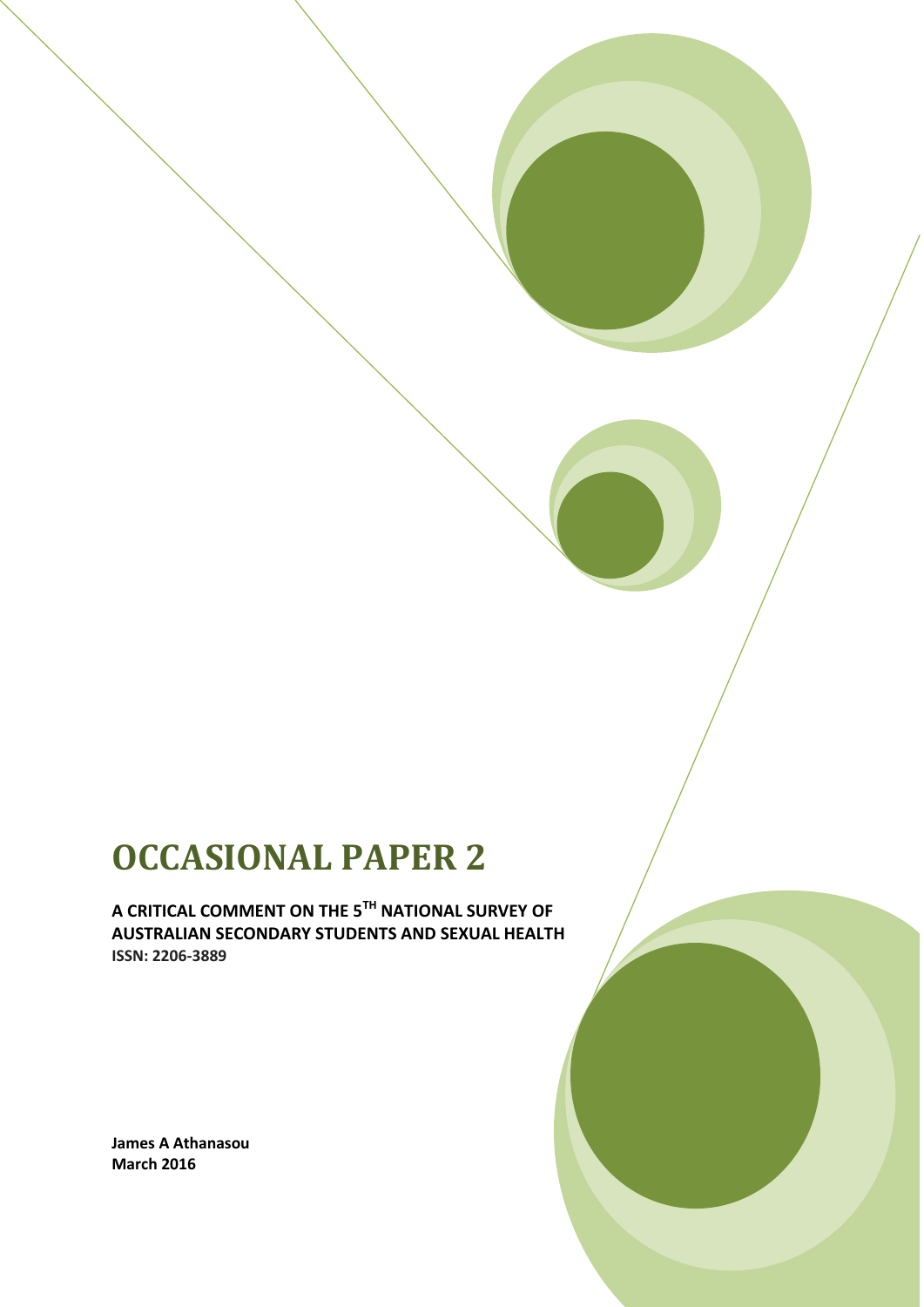*Occasional Papers* is a series of articles and research reports. The views expressed are those of the author and not those of the University of Sydney

Copyright © 2016 by James A Athanasou ISBVN 978-1-365-12591-1

All rights reserved. This research report or any portion thereof may not be reproduced or used in any manner whatsoever without the express written permission of the publisher except for the use of brief quotations in a book review or scholarly journal.

James Athanasou 968 Anzac Parade, MAROUBRA NSW 2035 Australia **E**: athanasou@gmail.com https://sites.google.com/site/jamesathanasou/Home

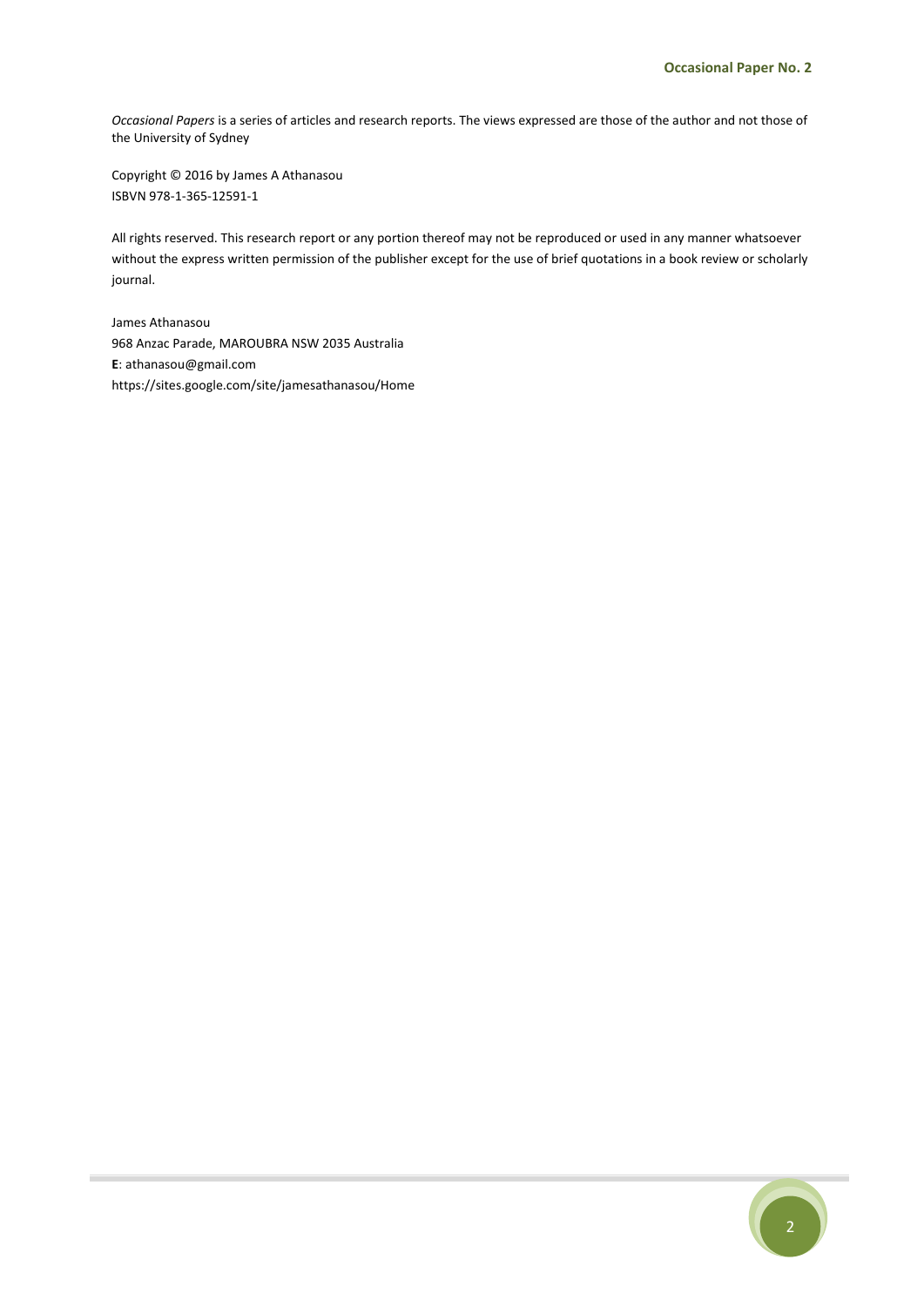#### **ABSTRACT**

The purpose of this paper is to evaluate the 5<sup>th</sup> National Survey of Australian Secondary Students and Sexual Health 2013. This paper lists methodological concerns related to the survey. It was considered that there were (a) omissions in the reporting; (b) inadequacies in the sample of schools; (c) the infection of the school survey cohort by the inclusion of an online survey; (d) the unrepresentative demographic nature of the sample; (e) problems with the validity of online survey responses; (f) concerns about the quality of the data; (g) very low school participation rates; and (h) the effects of non-response to the survey. It is possible that any inferences from this survey relating to (a) the proportion of students in Australia who are same-sex attracted are demonstrably invalid or (b) policies relating to sexuality education are decidedly questionable.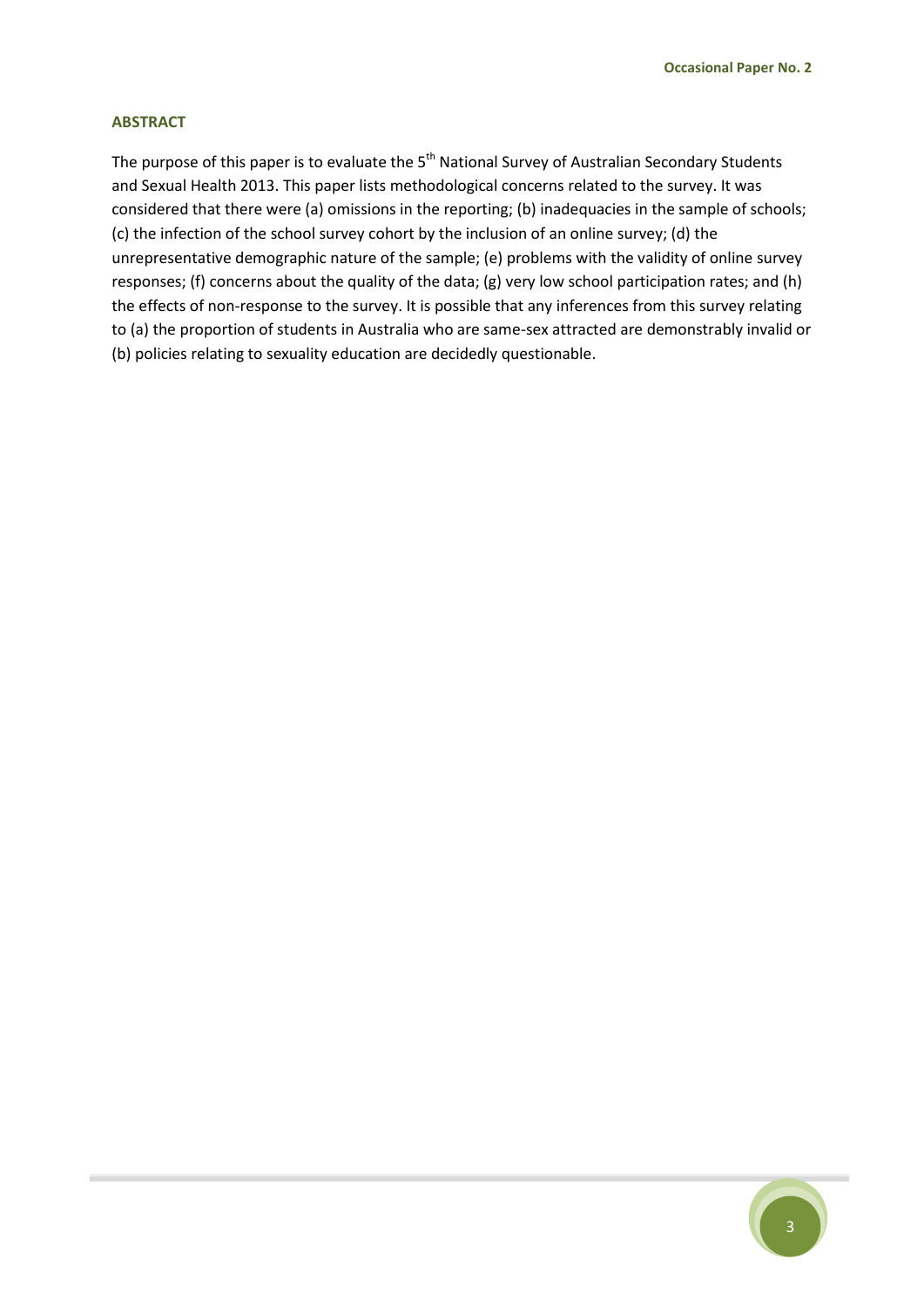#### **CONTENTS**

**College** 

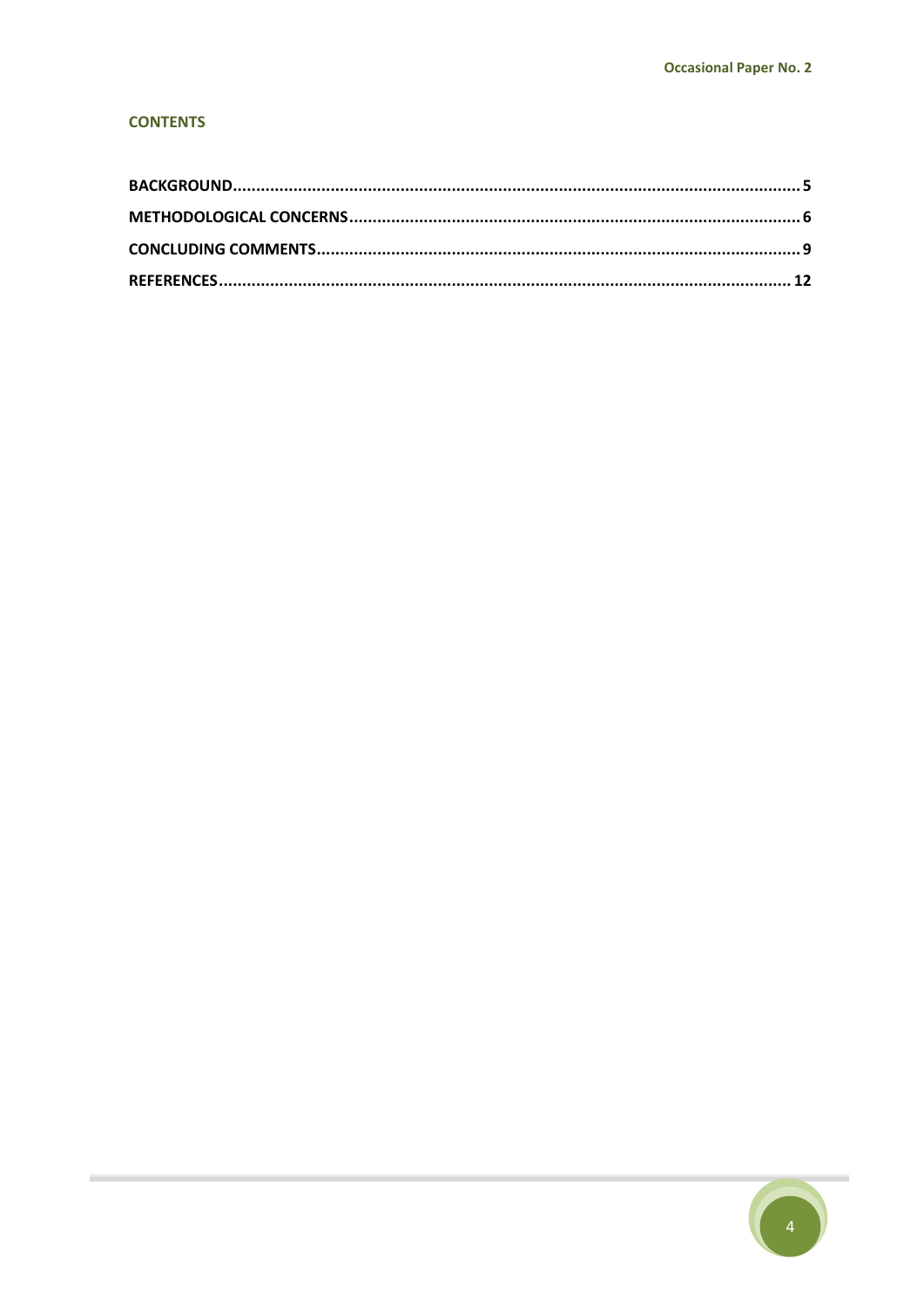# **CRITICAL COMMENT ON THE 5TH NATIONAL SURVEY OF AUSTRALIAN SECONDARY STUDENTS AND SEXUAL HEALTH 2013.**



### <span id="page-4-0"></span>**BACKGROUND**

The purpose of this report is to examine the methodology and technical quality of the *5th National Survey of Australian Secondary Students and Sexual Health* (Mitchell, Patrick, Heywood, Blackman, & Pitts, 2014). This survey was conducted in 2013 and involved Year 10, 11 and 12 students.

The survey was comprehensive in its aim. The content related to (a) knowledge of sexually transmitted infections, (b) sexual behaviour beliefs and perceptions, (c) fertility, (d) drinking and drug taking, (e) Internet technology and social media, and (f) sexuality and relationship education.

The aims and scope have been described elsewhere as:

…to provide accurate information to guide the work of health and education personnel…. to gain an accurate picture of the sexual attitudes, knowledge and experiences of Australian young people. This is research has been widely used in the past and will be relied upon again to guide curriculum and program development in this important area of health education, particularly resources

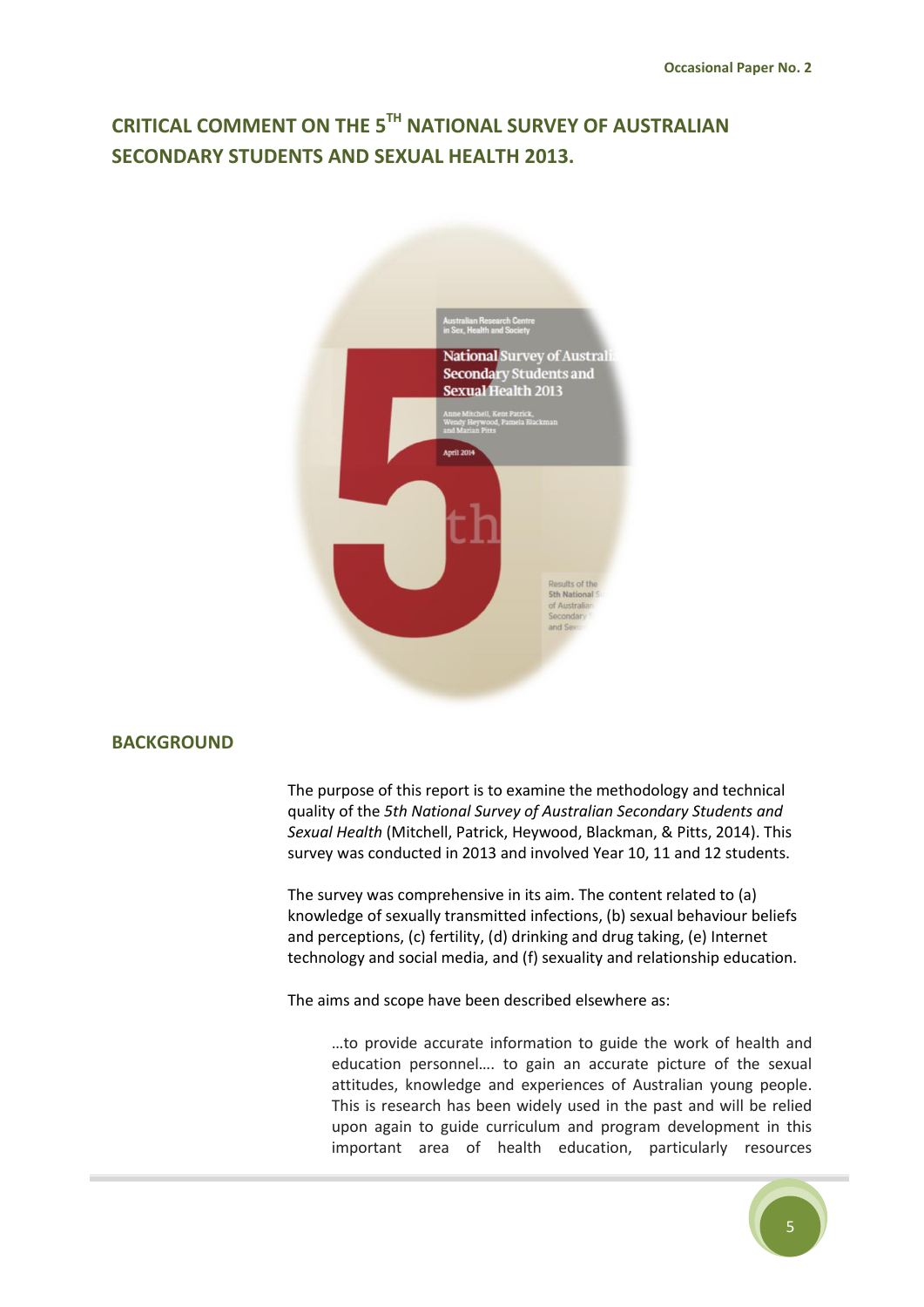supporting the new Australian Curriculum in Health and Physical Education. (Mitchell & Blackman, 2014, p. 13)

For instance, the findings of the study have been cited as the basis for social policies and educational programs (e.g., Ollis & Harrison, 2016). For example the *Safe Schools Do Better* publication cites this report as the basis for the number of students who are same-sex attracted (Safe Schools Coalition, 2013).

The following section considers the methodology of the study. It outlines a key feature of the study and this is then followed by a comment.

#### <span id="page-5-0"></span>**METHODOLOGICAL CONCERNS**

#### **1. Students from government, Catholic and independent schools completed the survey.**

Comment - the break-up of Government, Catholic and Independent schools was not provided in order to determine whether this was a representative sample. This is not a trivial omission.

#### **2. Increasing difficulty obtaining cooperation from schools**

Comment - The *5th National Survey* had major problems recruiting schools.

The process and difficulties in the extent of participation are outlined in Figure 1.



Figure 1. Extent of participation in the  $5<sup>th</sup>$  National Survey.

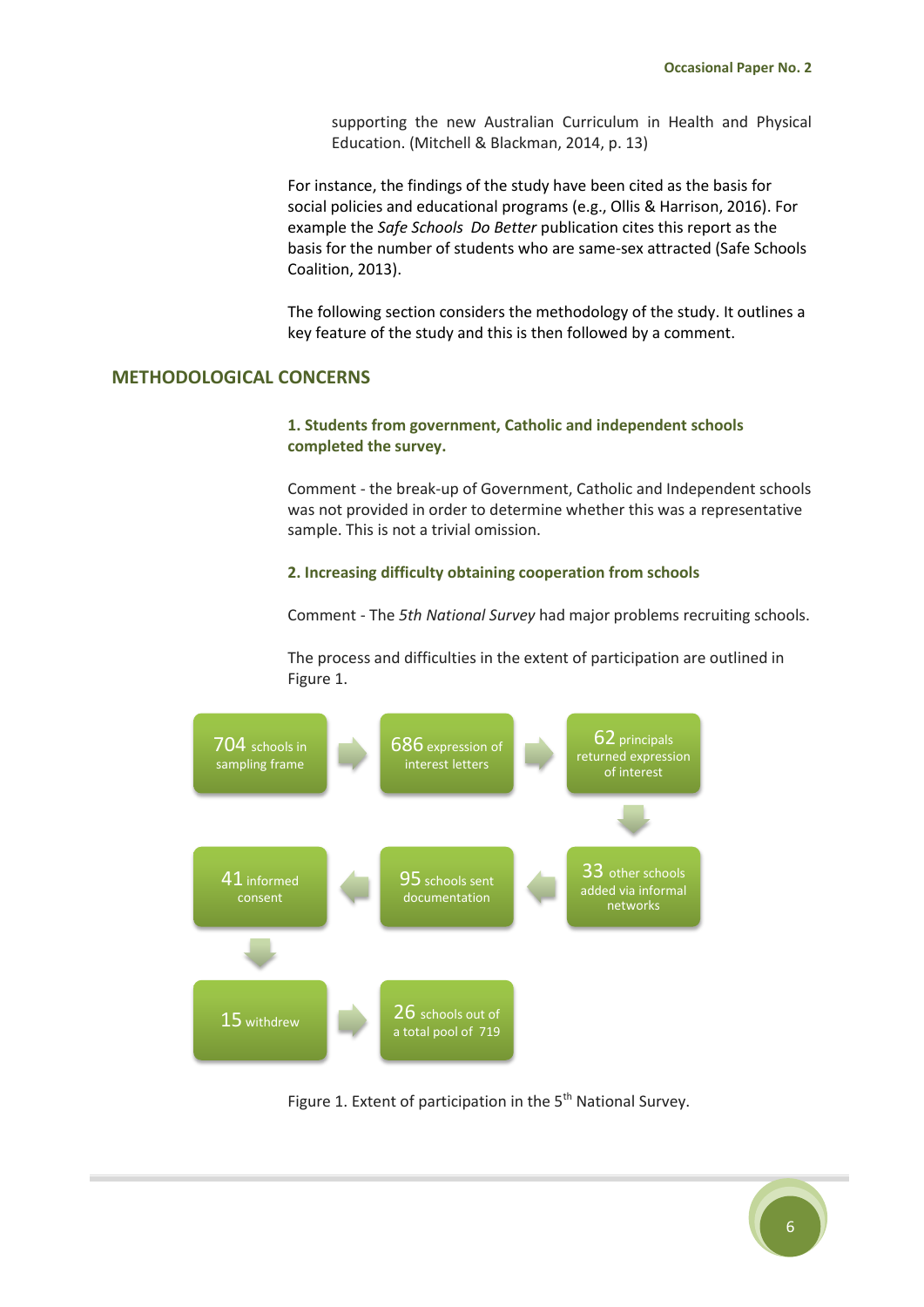The schools that were surveyed directly in the study represented only 26 out of the 2672 secondary schools in Australia (Australian Bureau of Statistics, 2015 *Schools Australia*, Catalogue No. 4221.0, Table 80a. Summary Tables 2005-2015).

The sample of 26 schools that were surveyed directly was only 3.6% of the 719 schools that were approached (even after the original list was supplemented). This is not a representative sample.

#### **3. In August 2013, a decision was made to recruit additional Australian secondary students in Years 10 to 12 via a 'recruited online survey'**

Comment - 36% of the final sample was recruited on line through "informal networks, expressions of interest via the Ansell newsletter, and via targeting of schools with large populations of young men" (p. 4).

There are challenges of school-based recruitment for such surveys. The school based survey comprised only 1361 out of the 2136 students. The investigators were required to "beef up" the sample size by outside recruitment of a further 775 students from other sources.

This means that the 5<sup>th</sup> National Survey comprises two vastly different cohorts.

Moreover, there is no evidence that that combining two very limited and unrepresentative samples provided "a much broader representation of Australian school students" (p. 5).

#### **4. Unrepresentative national sample**

Comment - This is not a nationally representative sample of school students.

(a) The sample is biased decidedly in favour of Victoria, for example, 558 out of the 1,361 students (41%) in the school-based survey were from Victoria

(b) There are far more female than male students who participated.

This is especially the case in the school survey - 40% males and 60% female (p. 8).

It is not representative of the general population aged 16-18 years. For those aged 16-18 years, the proportion of males is 51% and 49% rounded (Australian Bureau of Statistics, 2011, Table B04).

(c) the religious background of the sample is not representative (55% indicated "no religion or faith" compared to one-fifth in the general population) (p. 9) The number of people reporting no religion in Australia

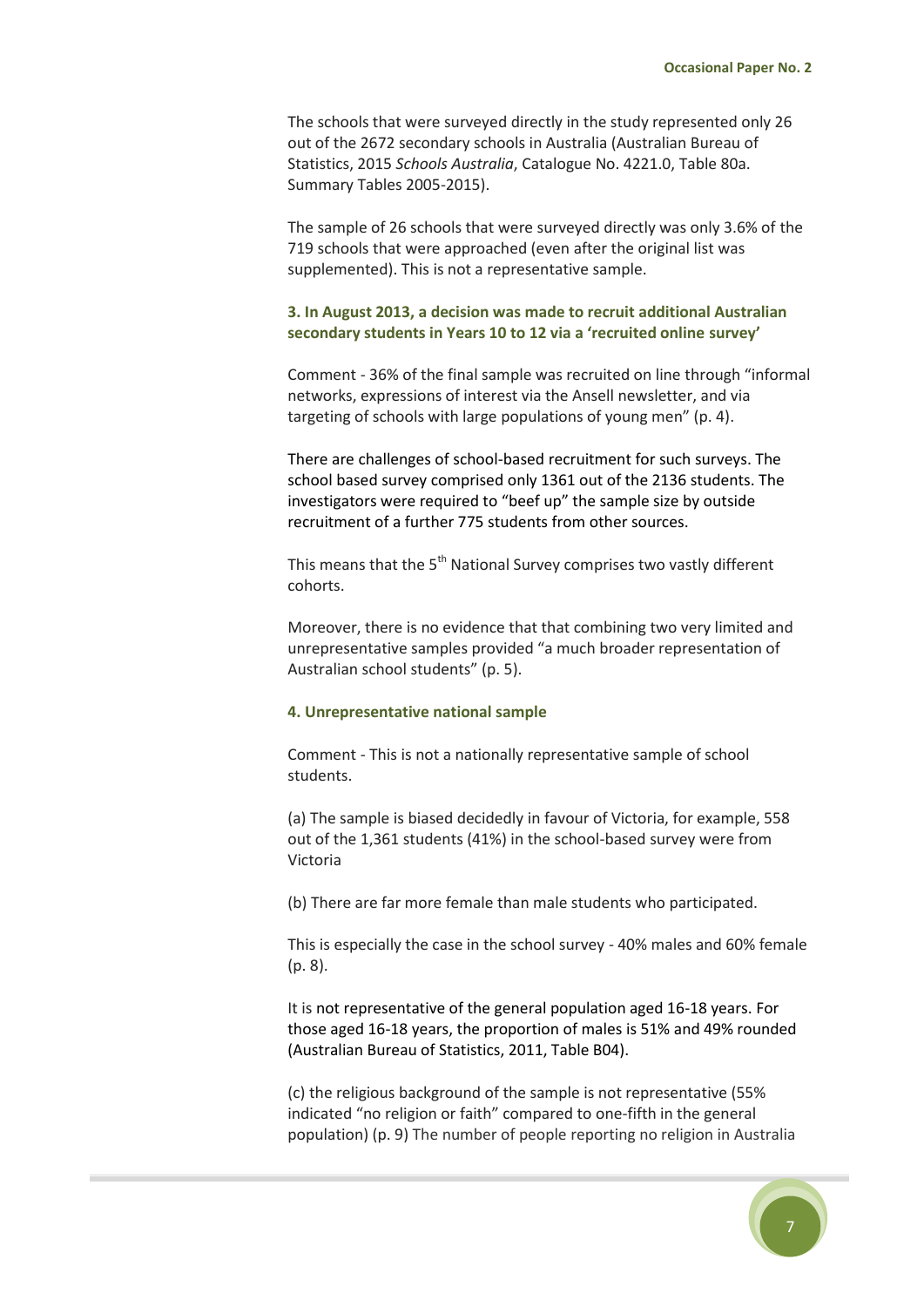in the 2011 Census was 22.3% (Australian Bureau of Statistics, 2011,Basic Community Profile, Table B14).

#### **5. Online surveys**

Comment - those who completed the school survey may differ in significant ways from those who were recruited for the online survey. Relatively little is known about the specific characteristics or motives of those who participated in the online survey. Possibly there is some self-selection bias (Wright, 2006).

**6. "…both the paper-and-pencil and online survey were designed to be completed under exam conditions. Students were required to be seated at separate desks and asked not to talk or discuss the questionnaire while completing the survey. Students were made aware that they could withdraw from the survey at any time should they wish" (p. 5)**

Comment - one can imagine that it would have been daunting for a student to withdraw from the survey under the "exam conditions" described. There was no indication of the proportion that chose to withdraw.

Accordingly, there are concerns about the quality of the data. For example, there were 36 students who did not even provide a valid answer when asked their gender (p. 7).

#### **7. Participation rates in the survey were very low**

Comment - The participation rates in the survey were very low. Overall 26 schools participated in the school-based survey with an overall sample size of 1,361. This averages out at 52 students per school. This is a low participation rate for "all Year 10, Year 11 and Year 12 students at their school" (p. 4).

Even at a small high school, 52 students on average from Years 10-12 is hardly sufficient.

In Queensland this average dropped to 17 per school across Years10-12. This was a highly selective sample. It is not a basis for inferences about the general adolescent population.

#### **8. Effects of non-response**

Although the authors used "multiple recruitment strategies" and acknowledged "sampling biases" (p. 5) they were not able to demonstrate the effect of non-response. This is considered a serious omission for a national survey.

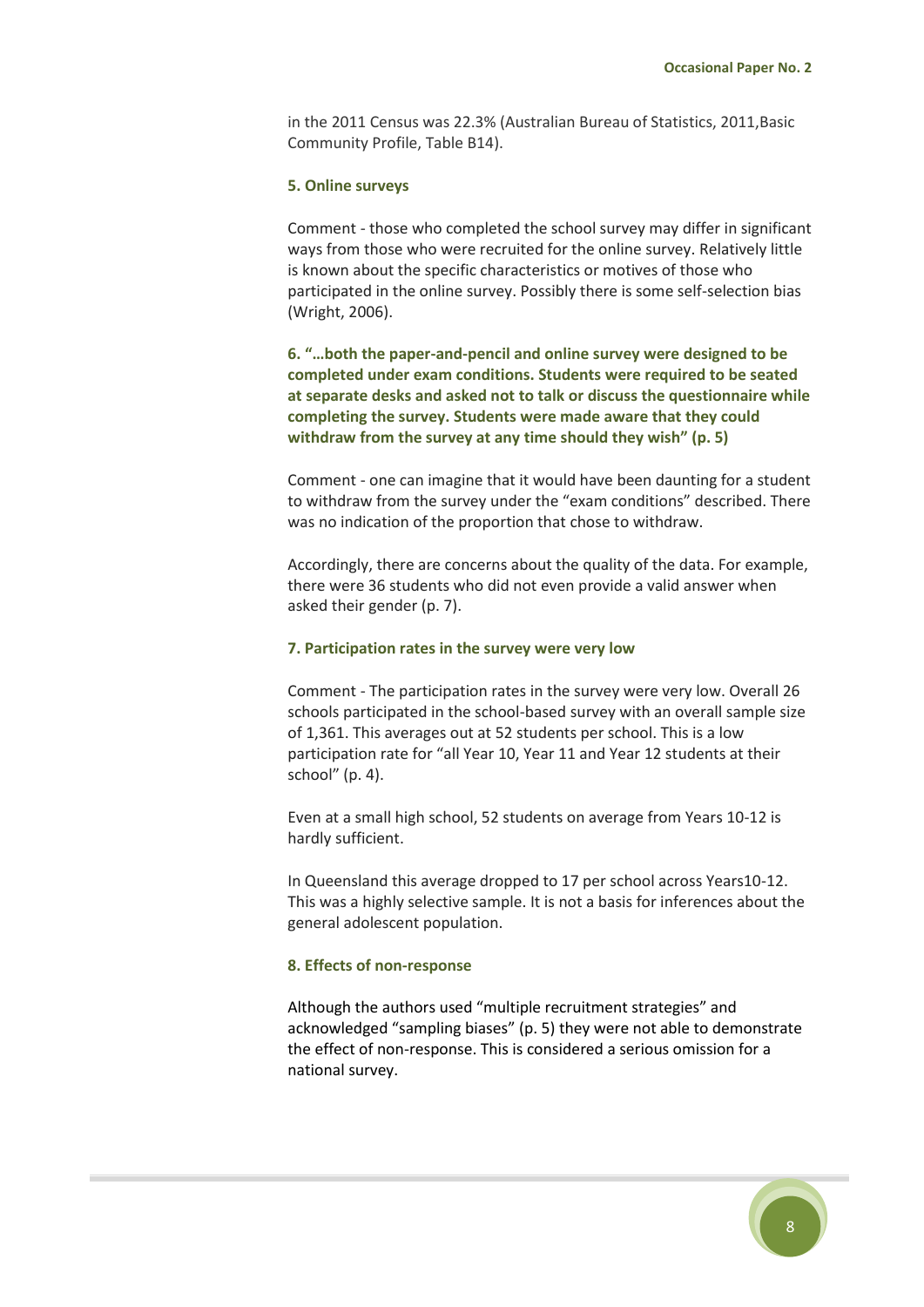#### <span id="page-8-0"></span>**CONCLUDING COMMENTS**

The completion of any survey s on sexual behaviour and health is fraught with difficulties.

Firstly this is a topic of great sensitivity. It is intensely personal and it is not clear that traditional large-scale surveys are the best means of providing answers. In another context, Connell, Ashenden, Kessler and Dowsett (1982) reacted against this type of survey research:

Very often researchers had never even laid eyes on the people being researched; at best they saw them briefly while handing out questionnaires. Normally they communicated only via ticks on answer sheets handed in by research assistants or part-time interviewers, then processed through computers. Such research was more like manufacturing margarine than like meeting people and learning about their problems (p. 29).

Secondly, participating in such research on sexual health is not a trivial matter. There are problems of understanding that will affect accuracy, such as the meaning of "attracted". There are variations in the level of sexual knowledge. This means responses may not be as accurate as might appear at first glance.

Thirdly, sexual knowledge, behaviour and attitudes vary considerably over the life span. It must not be assumed that any results are invariable. There was no check on the stability or test-retest reliability of the responses.

Fourthly, the survey itself may produce responses that are not verifiable by actual behaviours. There is no validity check that the answers are indeed true.

Regrettably the results of this study have been used to make policy decisions and implement educational programs. The evidence base from this study was not convincing.

If one returns to the opening quote from the authors (Mitchell & Blackman, 2014, p. 13) that is cited on page 1 of this report, there is reference to accuracy. This panegyric was not demonstrated. To say that this research should be relied upon "to guide curriculum and program development" is at best questionable.

The acknowledged purpose of the survey is to document changes in the social and sexual worlds of young people" (p. 2) .The survey is a largely atheoretical study. At best it was a survey based on whoever would respond. When asked, most people preferred not to participate. It was not appropriate to add to the sample by indirect recruitment. This produced some amorphous answers. Disturbingly, there is no complexity in the rationale other than a simple description of what people said. It is not clear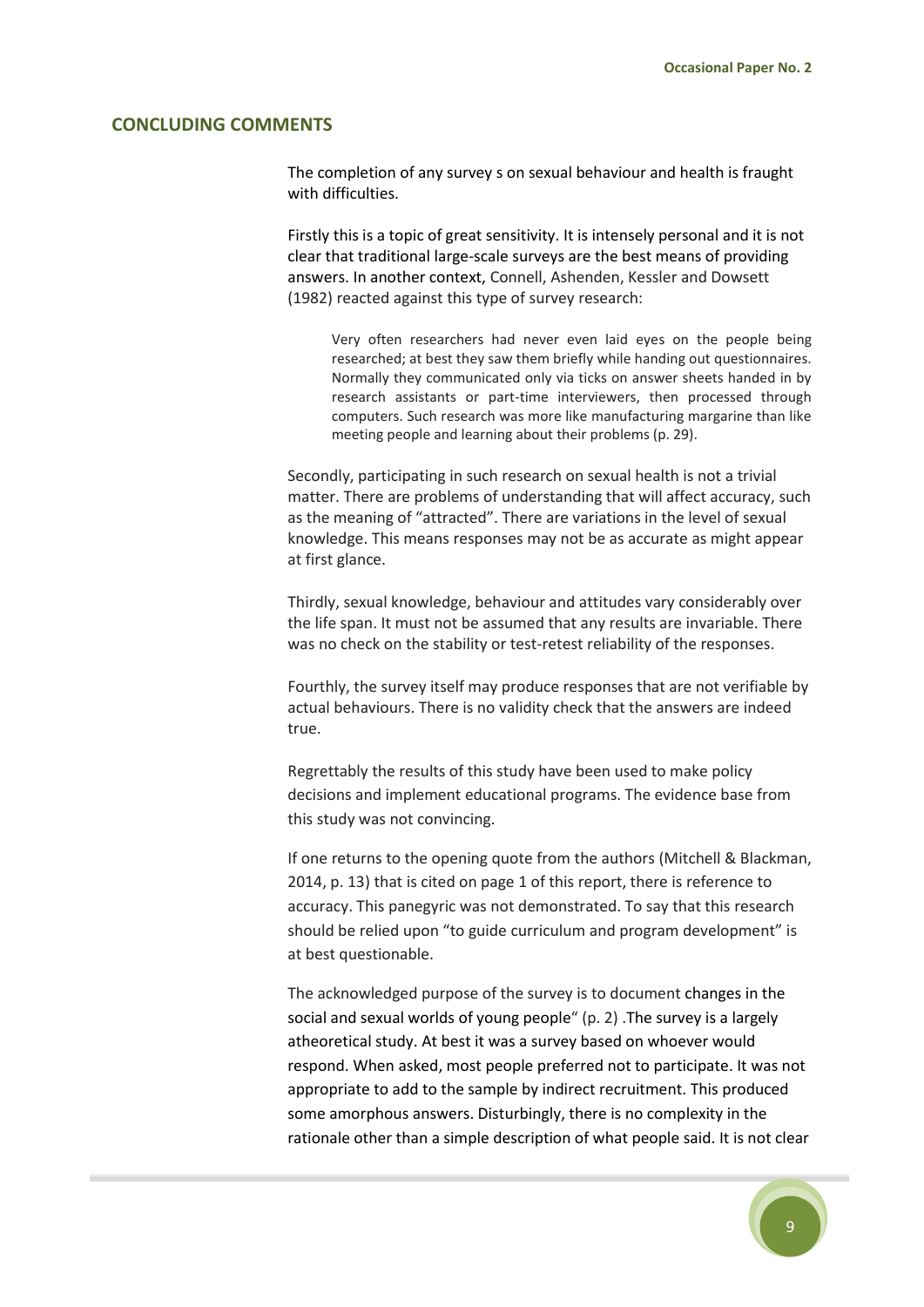that it advanced knowledge, provided meaningful explanations or led to valid insights that will stand the test of time.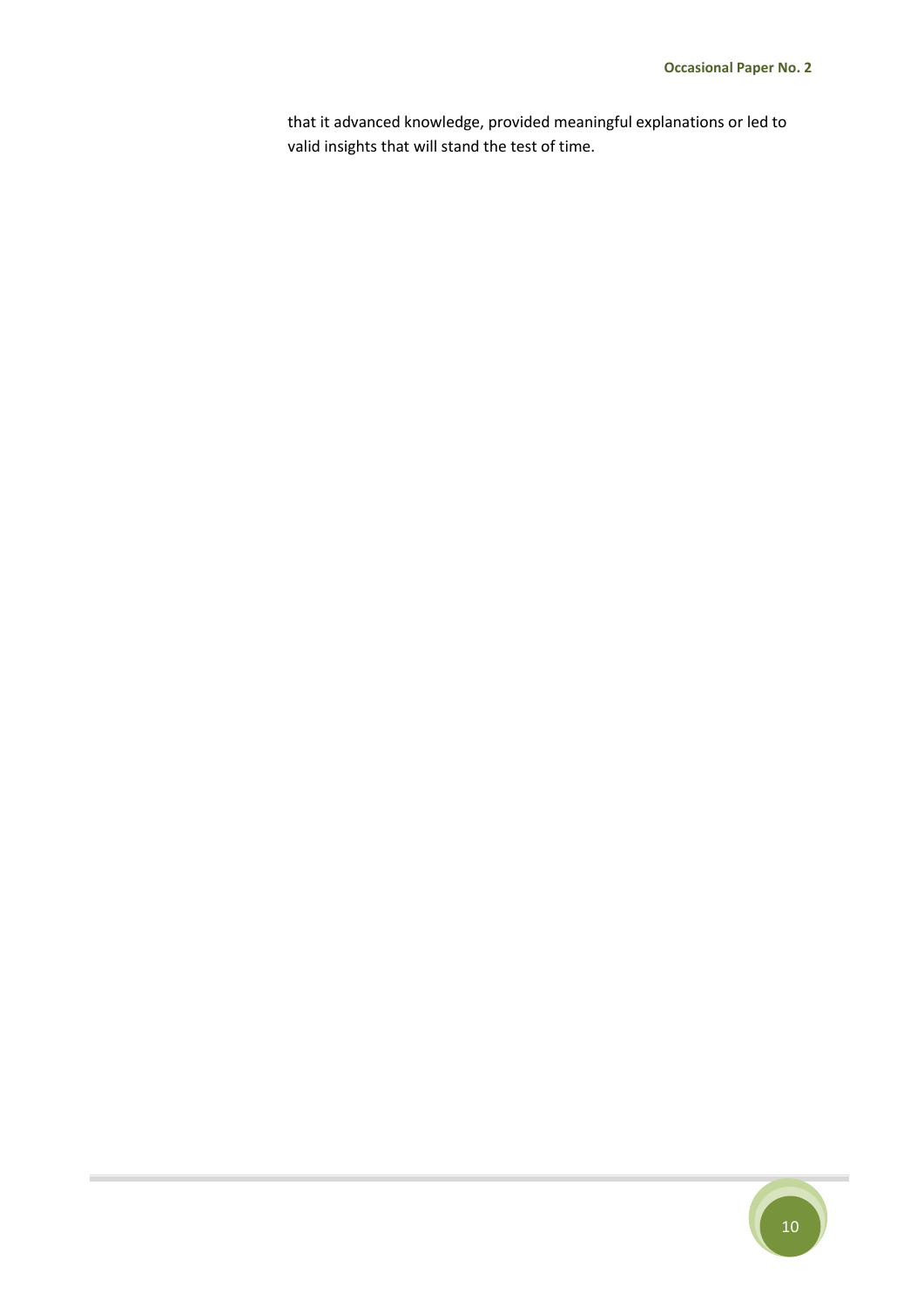## **Funding**

This research received no specific grant from any funding agency in the public, commercial or not-for-profit sectors.

**Declaration of conflicting interests** None declared.

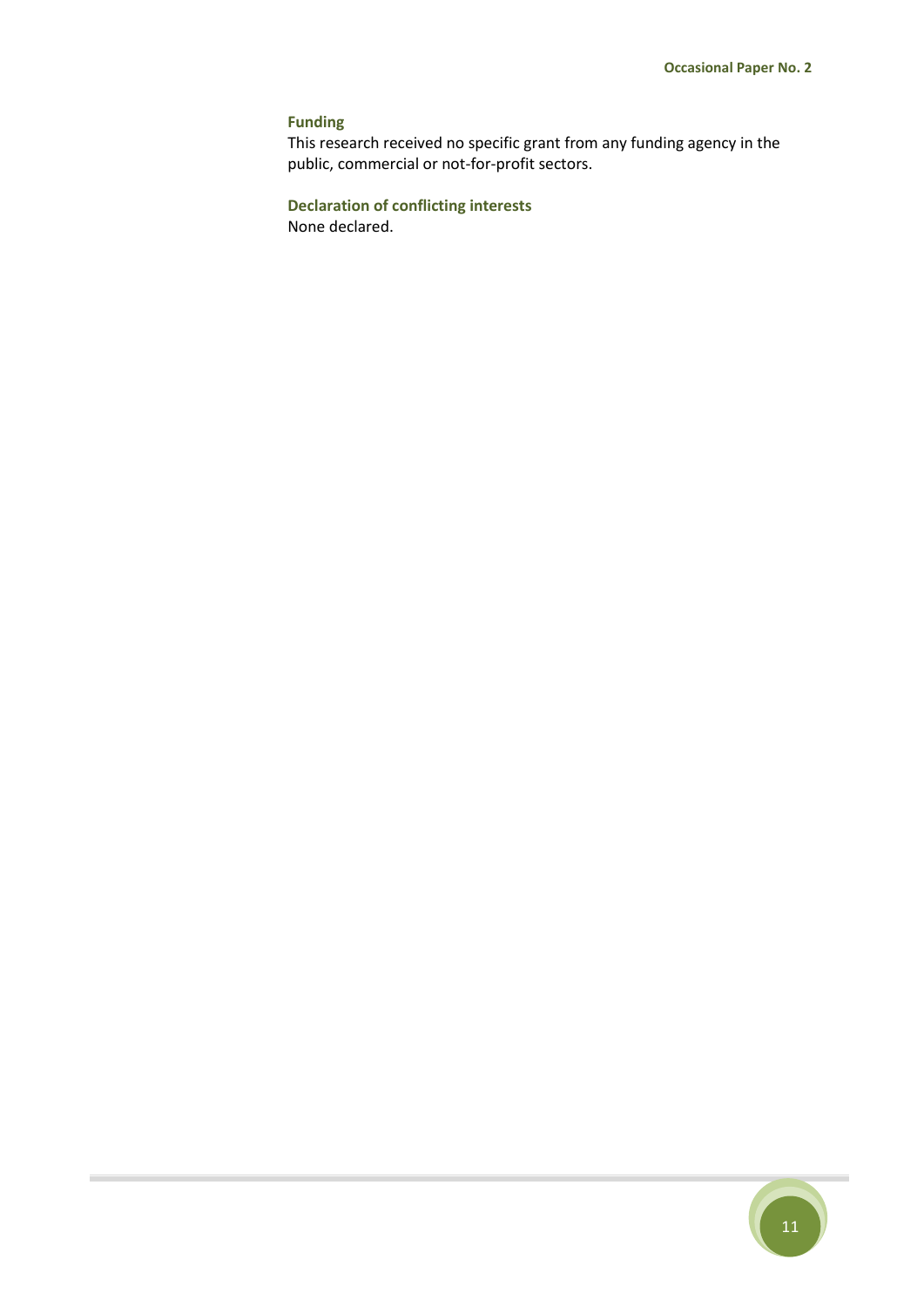#### <span id="page-11-0"></span>**REFERENCES**

Australian Bureau of Statistics (2011). *Census of Population and Housing, Basic Community Profile*, Catalogue No. 2001.0 Canberra: Author.

Australian Bureau of Statistics (2015). *Schools Australia*, Catalogue No. 4221.0. Canberra: Author.

- Connell, R. W., Ashenden, D. J., Kessler, S., & Dowsett, G. W. (1982). *Making the difference. Schools, families and social division*. North Sydney: Allen & Unwin.
- Mitchell, A., Patrick, K., Heywood, W., Blackman, P., & Pitts, M., (2014). *5th National Survey of Australian Secondary Students and Sexual Health 2013*, (ARCSHS Monograph Series No. 97), Australian Research Centre in Sex, Health and Society, La Trobe University, Melbourne, Australia.
- Mitchell, A., & Blackman, P. (2014) How is our sexuality education meeting students' needs? *Education Today*, Term 2, 14-15.
- Ollis, D., & Harrison, L. (2016). Lessons in building capacity in sexuality education using the health promoting school framework. From planning to implementation. *Health Education, 116*(2),138-153.

Safe Schools Coalition (2013). *Safe schools do better*. Victoria: Austhor.

Wright, K. B. (2996). Researching internet-based populations: Advantages and disadvantages of online survey research, online questionnaire authoring software packages, and web survey services. *Journal of Computer-mediate Communication, 10*(3). DOI:10.1111/j.1083- 6101.2005.tb00259.x Retrieved March 2016.